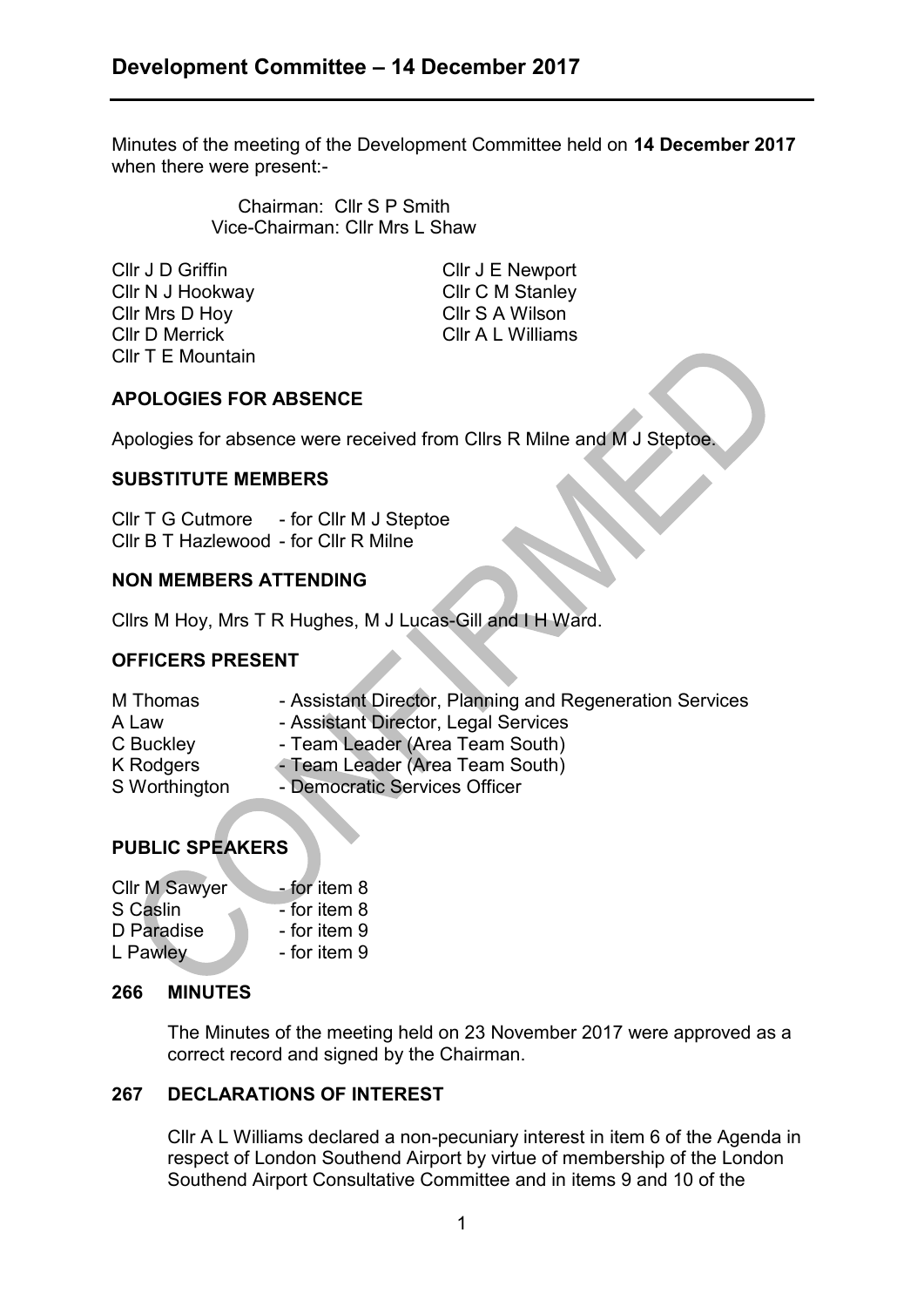Agenda in respect of 11 West Street, Rochford by virtue of being a Member of Rochford Parish Council and Ward Member for Roche South. Cllrs M J Lucas-Gill and I H Ward declared a non-pecuniary interest in item 6 by virtue of being a member of the London Southend Airport Consultative Committee.

Cllr C M Stanley declared a non-pecuniary interest in item 7 of the Agenda relating to land north of London Road and south of Rawreth Lane and west of Rawreth Industrial Estate, Rawreth Lane, Rayleigh by virtue of membership of Rawreth Parish Council.

Cllr N J Hookway declared a non-pecuniary interest in item 8 by virtue of membership of Great Wakering Parish Council.

### **268 17/00996/FUL – NEW AIRPORT TERMINAL BUILDING, LONDON SOUTHEND AIRPORT**

The Committee considered an application for northern and southern extensions to the passenger terminal building.

### **Resolved**

That the application be approved, subject to the following conditions:-

- (1) The development hereby permitted shall be begun before the expiration of three years from the date of this permission.
- (2) The development hereby approved shall be carried out in accordance with the approved plans as follows:-

Drawing Numbers; 17064-00-200-007 Rev 00, 17064-00-200-003 Rev 01, 17064-00-200-002 Rev 02, 17064-00-200-001 Rev 01, 17064-00- 300-003 Rev 00, 17064-00-100-001 Rev 04, 17064-00-400-001 Rev 00, 17064-00-200-008 Rev 00, 17064-00-200-010 Rev 02, 17064-00- 200-011 Rev 01, 17064-00-200-012 Rev 00, 17064-00-200-013 Rev 00, 17064-00-200-014 Rev 00, 17064-00-300-010 Rev 00, 17064-00- 300-011 Rev 00, 17064-00-300-012 Rev 00, 17064-00-300-013 Rev 00.

- (3) Details of the canopy including elevation drawings, roof plan and materials for use in external finish to be submitted to and agreed in writing prior to the commencement of construction of the canopy structure to the northern elevation of the extension to the north elevation of the existing terminal building hereby approved.
- (4) The external facing materials to be used in the construction of the development hereby permitted shall be those materials as detailed on the submitted plans (see condition 2 above) and shall match corresponding areas of the existing building. Where alternative materials are to be used, no development shall commence before details of those alternative external facing (including windows and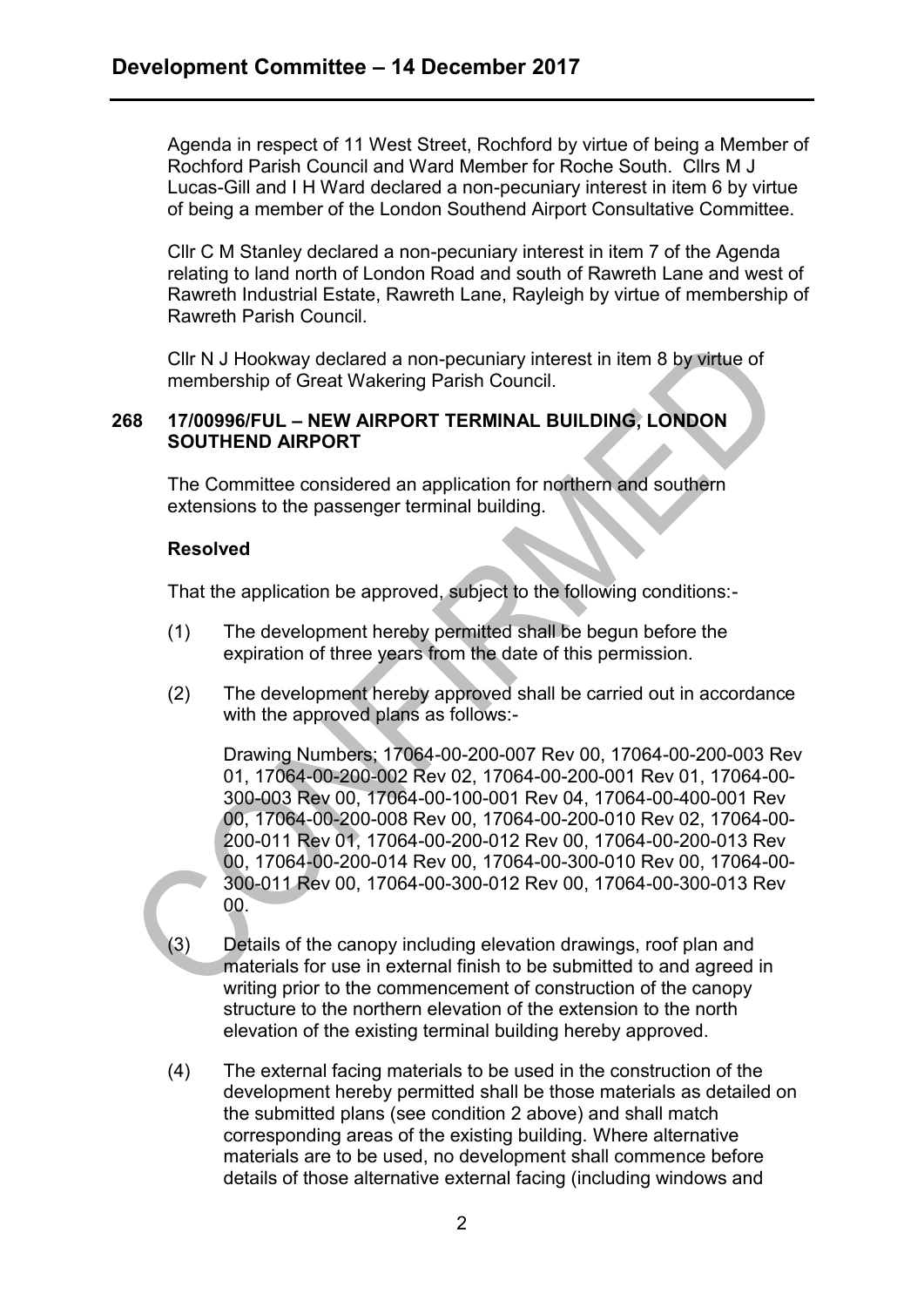doors) and roofing materials to be used in the development, have been submitted to and approved in writing by the Local Planning Authority. Any materials that may be agreed in writing by the Local Planning Authority shall be those used in the development hereby permitted.

- (5) No development or preliminary ground works of any kind shall take place until the applicant has secured the implementation of a programme of archaeological works in accordance with a written scheme of investigation which has been submitted by the applicant and approved by the Local Planning Authority.
- (6) Prior to commencement of the development hereby approved an updated BREEAM pre-assessment shall be submitted to and approved in writing by the Local Planning Authority to demonstrate that the development hereby approved can achieve a BREEAM rating of 'Excellent', unless for reasons of viability or other factors this cannot be achieved in which case details shall be provided and the highest possible BREEAM rating achieved. Once agreed, the development shall be constructed in accordance with the details as agreed. Within 3 months of completion of the development hereby approved, or otherwise agreed in writing by the Local Planning Authority, a BREEAM assessment of the development shall have been submitted to and agreed by the Local Planning Authority.
- (7) Prior to completion of the development hereby approved details of how the development will secure at least 10 per cent of its energy from a decentralised and renewable or low-carbon source, unless details are provided to demonstrate that this is not feasible or not viable, shall be submitted to and approved in writing by the Local Planning Authority. The details as agreed shall be implemented prior to first beneficial use of the development hereby approved.
- (8) Details of any proposed recessed areas within the roof of the extension to the northern elevation hereby agreed shall be submitted to and agreed in writing by the Local Planning Authority prior to work commencing to construct such. The roof shall be constructed as agreed.
- (9) Prior to first beneficial use of the extensions hereby approved, details of hard and soft landscaping including the bund shall be submitted to and agreed in writing by the Local Planning Authority. Hard and soft landscaping shall be completed as agreed prior to first beneficial use of the extensions unless an alternative timetable is previously agreed in writing by the Local Planning Authority.
- (10) Prior to commencement of the development hereby approved details of how the development will use rain water harvesting and water recycling unless details are provided to demonstrate that this is not feasible or not viable, shall be submitted to and approved in writing by the Local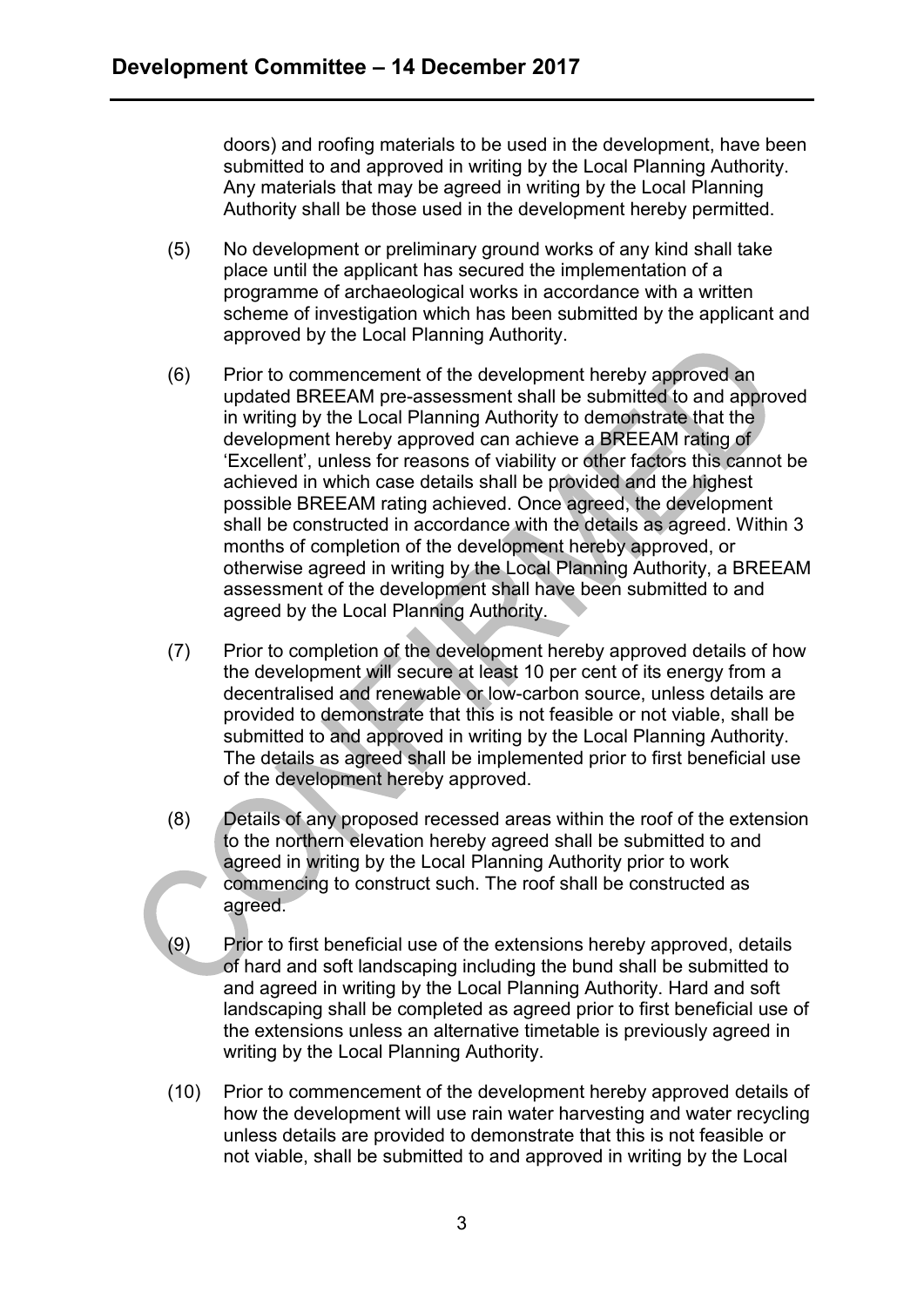Planning Authority. The details as agreed shall be implemented prior to first beneficial use of the development hereby approved.

(11) No works shall take place until a detailed surface water drainage scheme for the site, based on sustainable drainage principles and an assessment of the hydrological and hydro geological context of the development, has been submitted to and approved in writing by the Local Planning Authority.

The scheme should include but not be limited to:-

- Limiting discharge rates to 1 in 1 year green field rate unless this is demonstrated not to be feasible, in which case a minimum of 50% betterment of the existing brown field rate, for all storm events up to and including the 1 in 100 year rate plus 40% allowance for climate change.
- Provide sufficient storage to ensure no off site flooding as a result of the development during all storm events up to and including the 1 in 100 year plus 40% climate change event.
- Details of capacity within the existing drainage network if this is to be utilised.
- Final modelling and calculations for all areas of the drainage system, including run off rate and storage provision.
- The appropriate level of treatment for all run off leaving the site, in line with the CIRIA SuDS Manual C753.
- Permission from the relevant water authority to connect to the existing surface water sewer.
- Detailed engineering drawings of each component of the drainage scheme.
- A final drainage plan which details exceedance and conveyance routes, FFL and ground levels, and location and sizing of any drainage features.
	- A written report summarising the final strategy and highlighting any minor changes to the approved strategy.

The scheme shall subsequently be implemented prior to occupation.

(12) No works shall take place until a Maintenance Plan detailing the maintenance arrangements including who is responsible for different elements of the surface water drainage system and the maintenance activities/ frequencies, has been submitted to and agreed in writing by the Local Planning Authority.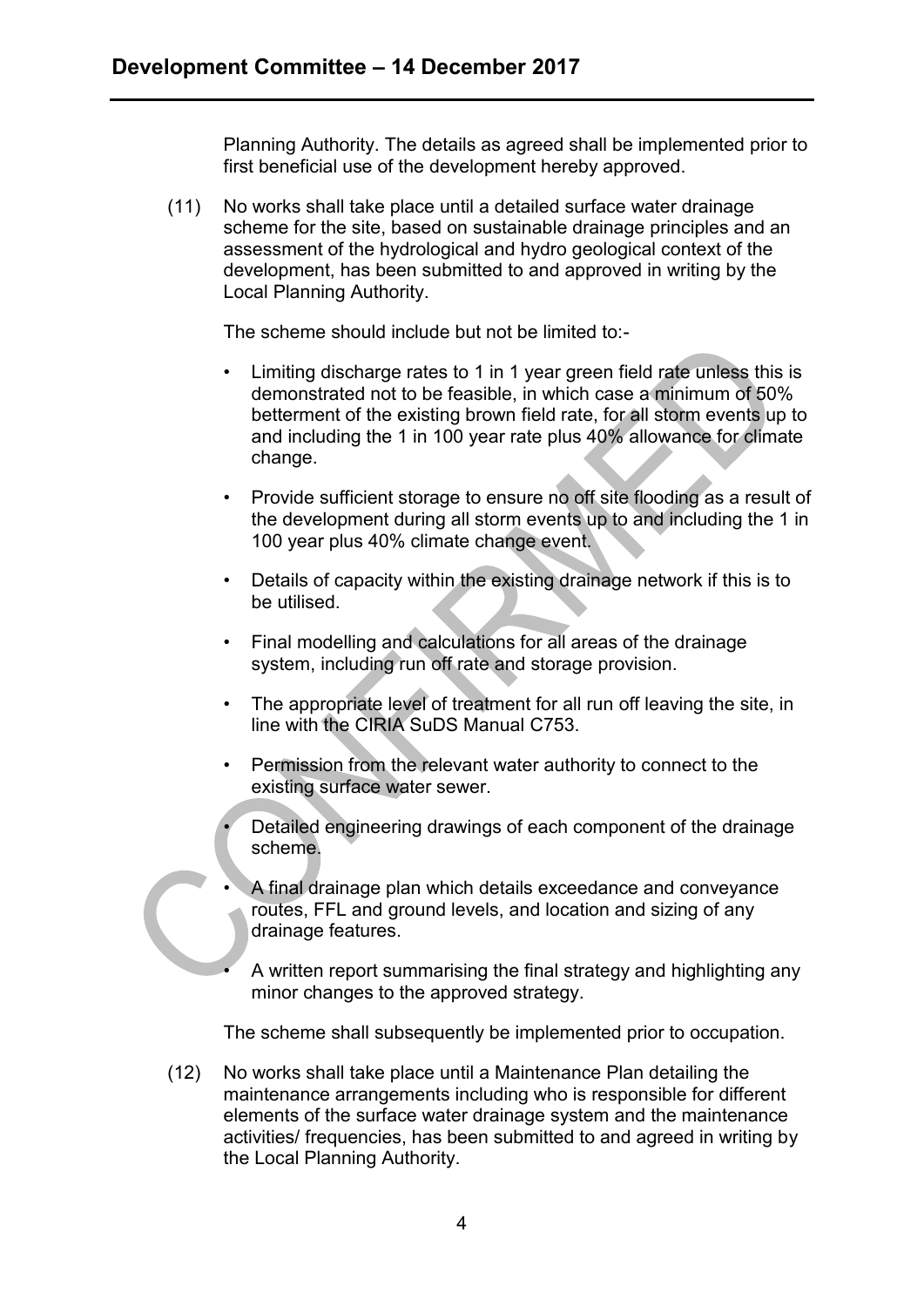Should any part be maintainable by a maintenance company, details of long term funding arrangements should be provided.

- (13) The applicant or any successor in title must maintain yearly logs of maintenance which should be carried out in accordance with any approved Maintenance Plan. These must be available for inspection upon a request by the Local Planning Authority.
- (14) A Dust Management Plan (DMP) shall be submitted to and agreed in writing by the Local Planning Authority prior to commencement of the development hereby approved. The DWP will be implemented as agreed and adhered to throughout the construction of the development hereby approved.
- (15) No development shall commence until a foul water strategy has been submitted to and approved in writing by the Local Planning Authority. No development shall be occupied until the works have been carried out in accordance with the foul water strategy so approved unless otherwise approved in writing by the Local Planning Authority. (ADP&RS)

## **269 17/00588/REM – LAND NORTH OF LONDON ROAD AND SOUTH OF RAWRETH LANE AND WEST OF RAWRETH INDUSTRIAL ESTATE, RAWRETH LANE, RAYLEIGH**

The Committee considered a Reserved Matters application for strategic landscaping proposals for phase 1.

## **Resolved**

That planning permission be approved, subject to the following conditions:-

- (1) The strategic landscaping plan hereby agreed shall only be implemented in accordance with the following:
	- a. Proposed native hedgerow corridors shall be provided across the site in accordance with details submitted to and agreed in writing with the Local Planning Authority as part of the discharge of planning condition 21.
	- b. The existing hedgerow to the north eastern corner to the boundary with Rawreth Lane shown as H001 on drawing no. 3878-D-1 within the Arboricultural Impact Assessment produced by Haydens as part of the approved outline application 15/00362/OUT shall be retained.
	- c. The two trees identified as T003 and T004 on drawing no. 3878-D-1 within the Arboricultural Impact Assessment produced by Haydens as part of the approved outline application 15/00362/OUT shall be removed.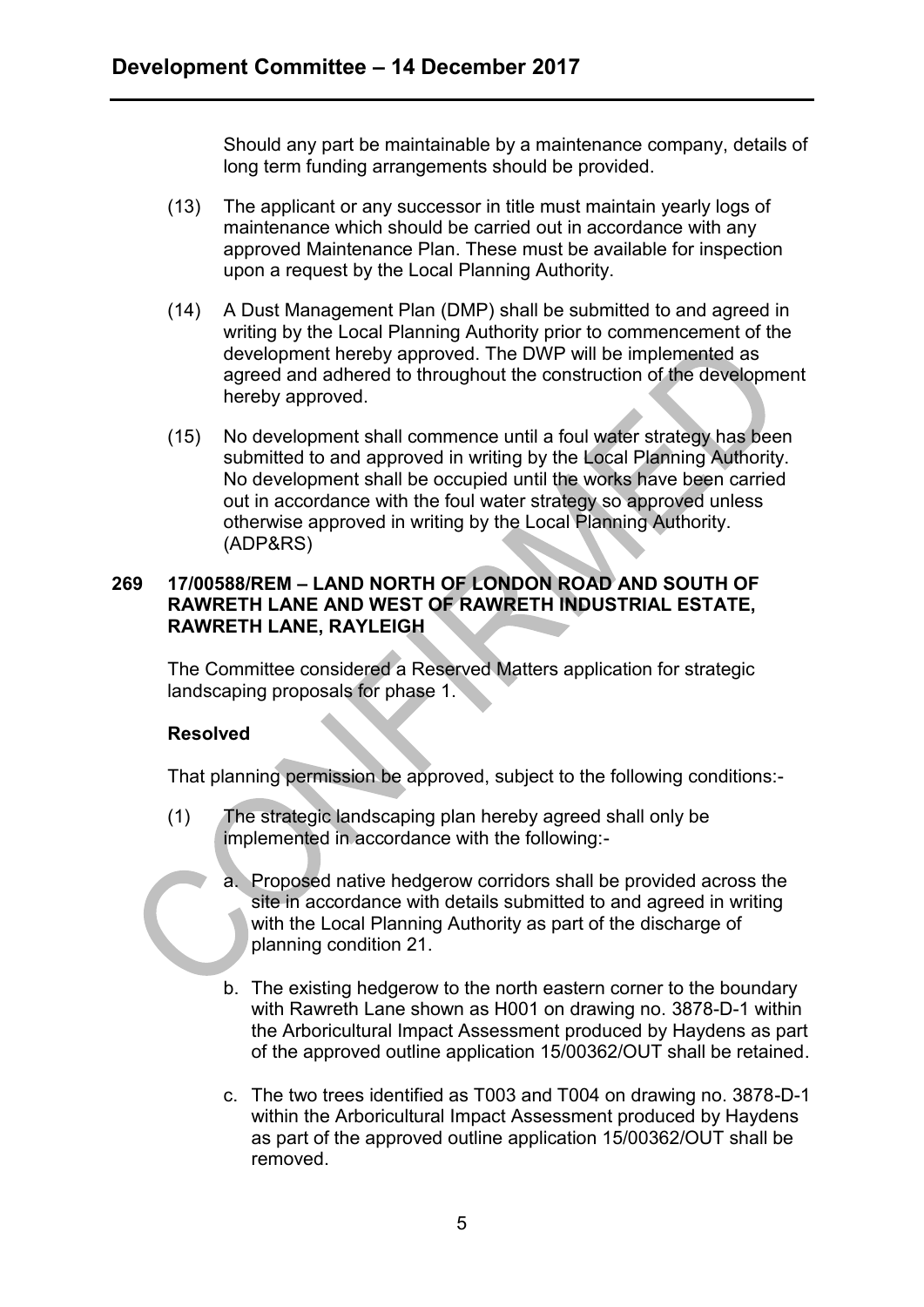d. The drainage scheme must accord with drawing no. 47065807- DES-01 P7 by URS submitted as part of application reference 17/00943/DOC or an equivalent drawing as agreed through condition 34 of the approved outline application 15/00362/OUT. (ADP&RS)

### **270 17/00862/REM – LAND BETWEEN STAR LANE AND ALEXANDRA ROAD, SOUTH OF HIGH STREET, GREAT WAKERING**

The Committee considered a Reserved Matters application for 180 dwellings considering appearance, landscaping, layout and scale following approval of outline application reference 16/00668/OUT.

### **Resolved**

That planning permission be approved for the reserved matters, subject to the following conditions:-

- (1) The development shall be implemented in accordance with the external and surface materials for the respective character areas as set out in the Design Code. The development shall be implemented in accordance with such details or such alternatives that shall be submitted to and agreed in writing by the Local Planning Authority.
- (2) The development hereby permitted shall be carried out in accordance with list of approved drawings as per drawing issue sheet titled 'List of Approved Drawings 17/00862/REM Land Between Star Lane and Alexandra Road, Great Wakering'.
- (3) Each apartment on plots 43-48 and 66-71 shall be provided with a cycle parking space. The facility shall be secure, convenient, covered and provided prior to occupation and retained at all times. (ADP&RS)

# **271 17/00928/COU – 11 WEST STREET, ROCHFORD**

The Committee considered a deferred application to convert the Kings Head public house to 11 no. multiple occupancy bed sitting units and 3 no. self contained shop units.

## **Resolved**

That planning permission be approved, subject to the following conditions:-

- (1) SC4B Time Limits Full Standard.
- (2) The external facing materials shall match the existing parts of the building or site and/or be those materials specified on the plans and application form submitted in relation to the development hereby permitted, unless alternative materials are proposed. Where alternative materials are to be used, no development shall commence before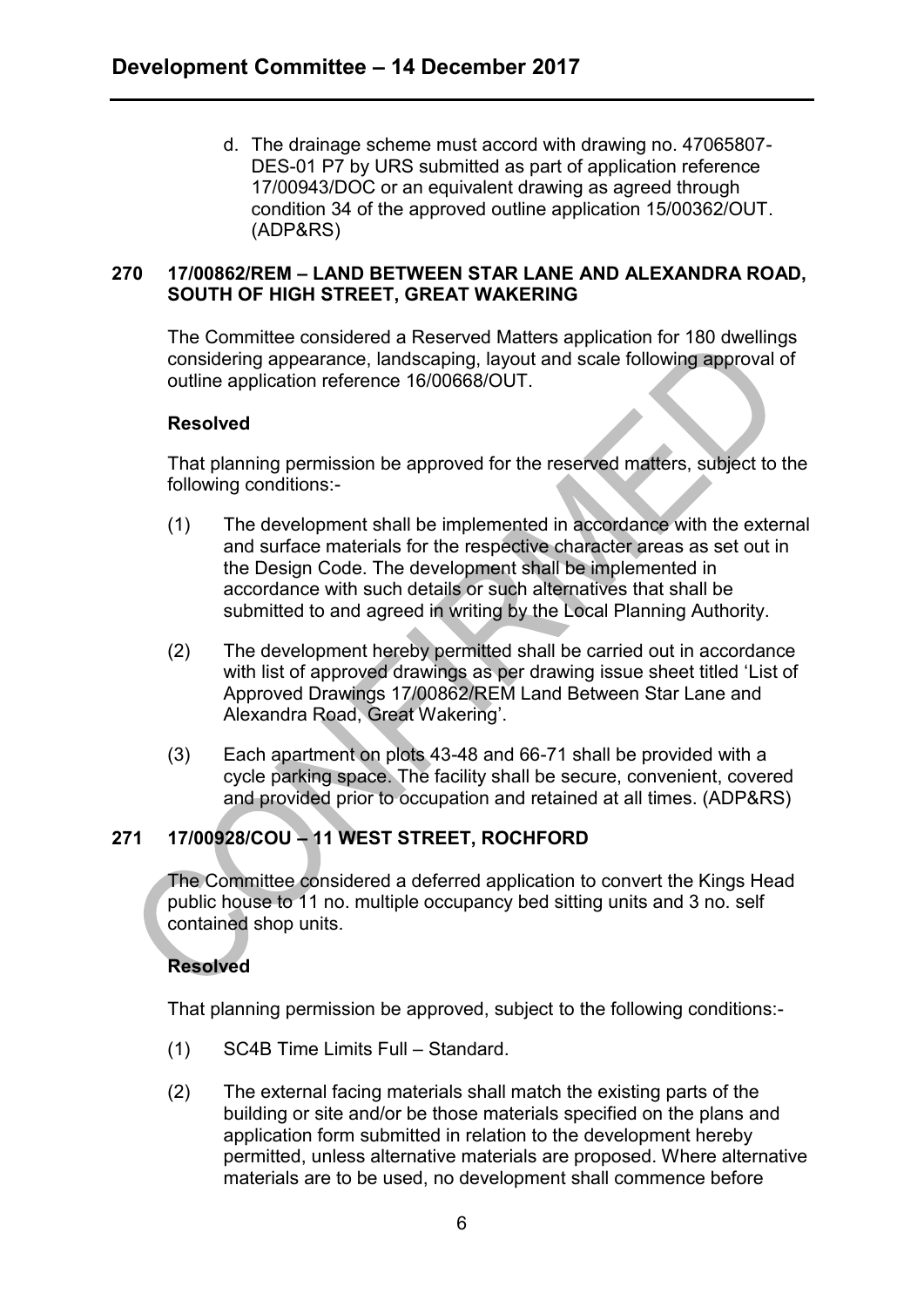details of those alternative external facing materials to be used in the development have been submitted to and approved in writing by the Local Planning Authority. Where other materials are agreed in writing by the Local Planning Authority, the materials agreed shall be those used in the development hereby permitted.

(3) The development hereby permitted shall not be carried out other than in accordance with the approved plans listed below:-

Drawing Numbers 1980/1, 1980/4, 1980/5, 1980/6 and 1980/7 date stamped 19th September 2017.

(4) Prior to first use of the development hereby approved, details of cycle parking shall be submitted to and agreed in writing with the Local Planning Authority. Any approved facilities shall be secure, convenient and covered. Once agreed, the cycle parking shall be provided prior to first occupation of any of the residential units hereby approved and retained at all times and used solely for cycle parking. (ADP&RS)

(**Note:** Cllr T E Mountain wished it to be recorded that he had voted against the above decision)

# **272 17/00974/LBC – 11 WEST STREET, ROCHFORD**

The Committee considered a deferred application to convert the Kings Head public house to 11 no. multiple occupancy bed sitting units and 3 no. self contained shop units and internal and external alterations.

### **Resolved**

That planning permission be approved, subject to the following conditions:-

- (1) The development hereby permitted shall be begun before the expiration of 3 years from the date of this consent.
- (2) Access shall be maintained to both cellars and the second floor at all times. The cellar and second floor features shall not be sealed.
- (3) A Schedule of works detailing all works, which shall include but not be limited to, works to all fireplace and chimney stacks, works to the roof, works within the cellars and works to the front elevation, shall be submitted to the Local Planning Authority prior to the commencement of the development. The development shall be implemented in accordance with such details as may be agreed. (ADP&RS)